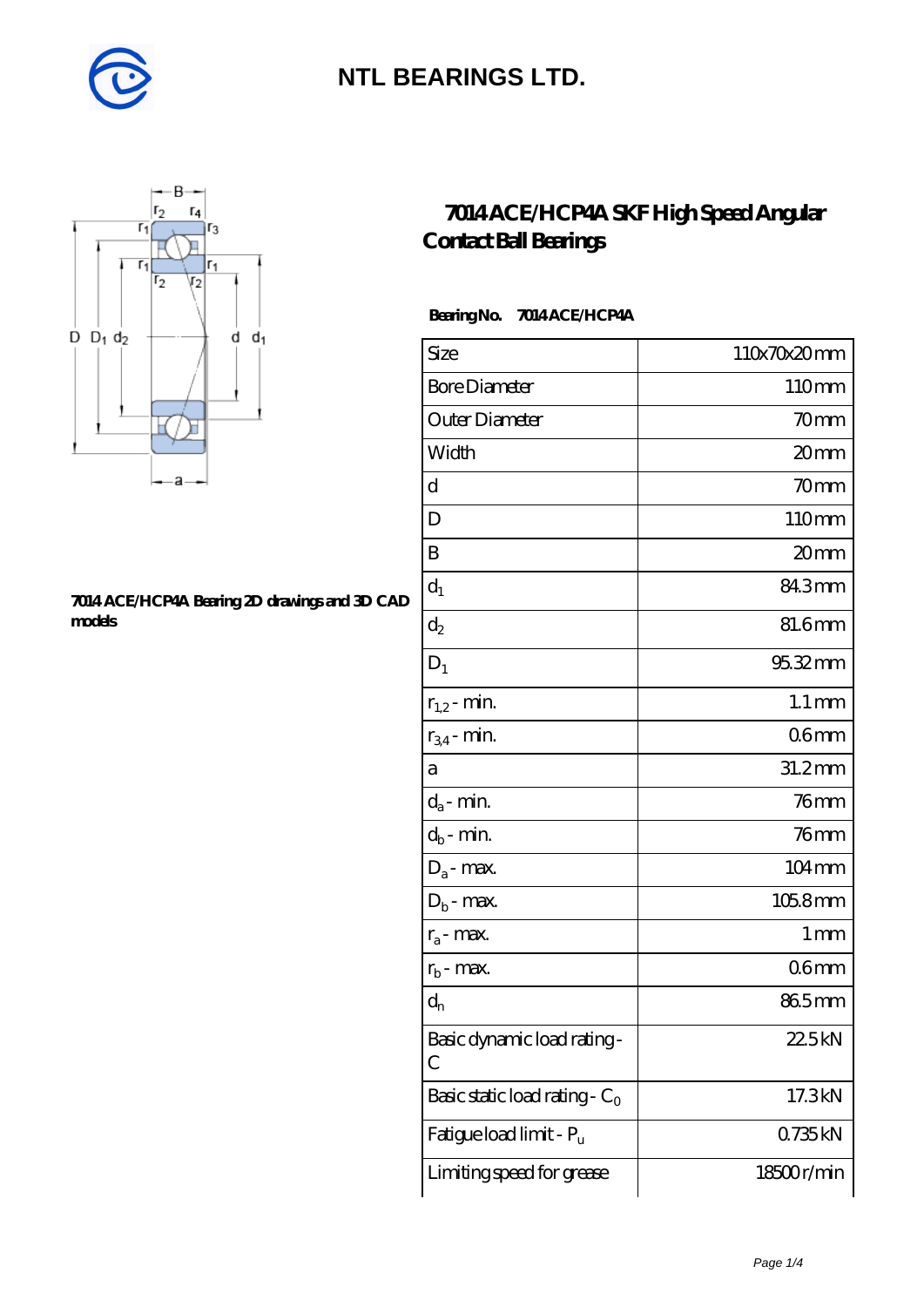

| lubrication                           |                     |
|---------------------------------------|---------------------|
| Limiting speed for oil<br>lubrication | 29000mm/min         |
| Ball - $D_w$                          | $9.525$ mm          |
| Ball - z                              | 25                  |
| $G_{ref}$                             | 8.2cm3              |
| Calculation factor - e                | 068                 |
| Calculation factor - $Y_2$            | 0.87                |
| Calculation factor - $Y_0$            | 038                 |
| Calculation factor - $X_2$            | 041                 |
| Calculation factor - $Y_1$            | 092                 |
| Calculation factor - $Y_2$            | 1.41                |
| Calculation factor - $Y_0$            | 076                 |
| Calculation factor - $X_2$            | 067                 |
| Preload class $A - G_A$               | 200N                |
| Preload class $B - G_B$               | 610N                |
| Preload class $C$ - $G_C$             | 1220N               |
| Calculation factor - f                | 1.09                |
| Calculation factor - $f_1$            | 099                 |
| Calculation factor - f <sub>2A</sub>  | 1                   |
| Calculation factor - $f_{2B}$         | 1.03                |
| Calculation factor - $f_{\chi}$       | 1.06                |
| Calculation factor - $f_{HC}$         | 1.01                |
| Preload class A                       | 159N/micron         |
| Preload class B                       | 238N/micron         |
| Preload class C                       | 311 N/micron        |
| $d_1$                                 | 84.3mm              |
| $d_2$                                 | 81.6mm              |
| $D_1$                                 | 95.32mm             |
| $r_{1,2}$ min.                        | $1.1 \,\mathrm{mm}$ |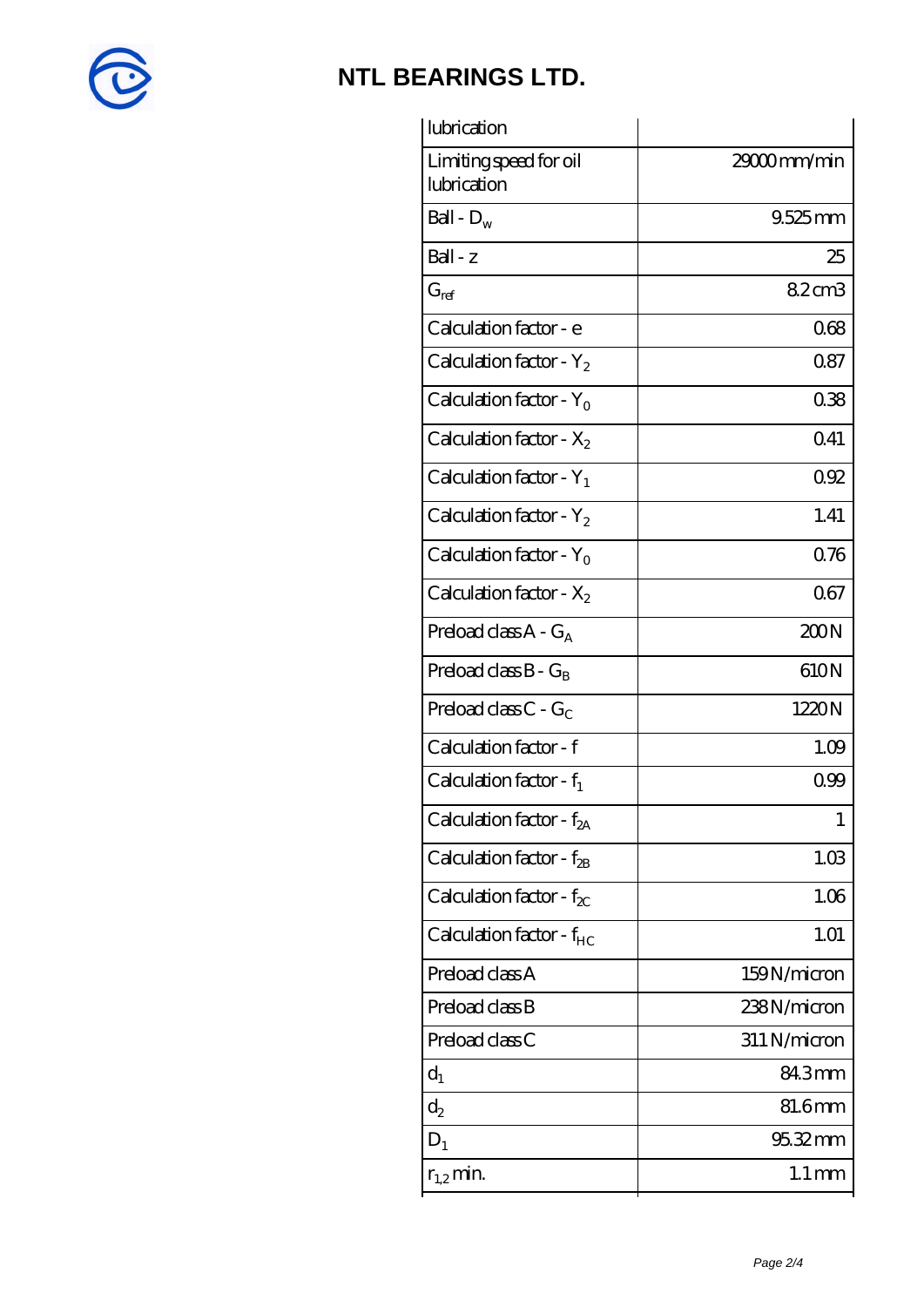

| $r_{34}$ min.                               | 06 <sub>mm</sub>    |
|---------------------------------------------|---------------------|
| $d_a$ min.                                  | $76$ mm             |
| $d_b$ min.                                  | $76$ mm             |
| $D_a$ max.                                  | $104 \,\mathrm{mm}$ |
| $Db$ max.                                   | $1058$ mm           |
| $r_a$ max.                                  | $1 \,\mathrm{mm}$   |
| $rb$ max.                                   | 06 <sub>mm</sub>    |
| $d_{n}$                                     | 865mm               |
| Basic dynamic load rating C                 | 22.5kN              |
| Basic static load rating $C_0$              | 17.3kN              |
| Fatigue load limit Pu                       | 0735kN              |
| Attainable speed for grease<br>lubrication  | 18500r/min          |
| Attainable speed for oil-air<br>lubrication | 29000r/min          |
| Ball diameter $D_w$                         | 9.525mm             |
| Number of balls z                           | 25                  |
| Reference grease quantity<br>$G_{ref}$      | $82 \text{cm}^3$    |
|                                             |                     |
| Preload class A $G_A$                       | 200N                |
| Static axial stiffness, preload<br>classA   | $159N/\mu$ m        |
| Preload class $B G_B$                       | 610N                |
| Static axial stiffness, preload<br>classB   | 238N/μ m            |
| Preload class C $G_C$                       | 1220N               |
| Static axial stiffness, preload<br>classC   | $311 N/\mu$ m       |
| Calculation factor f                        | 1.09                |
| Calculation factor $f_1$                    | 099                 |
| Calculation factor $f_{2A}$                 | 1                   |
| Calculation factor $f_{\rm 2B}$             | 1.03                |
| Calculation factor $f_{\chi}$               | 1.06                |
| Calculation factor $f_{HC}$                 | 1.01                |